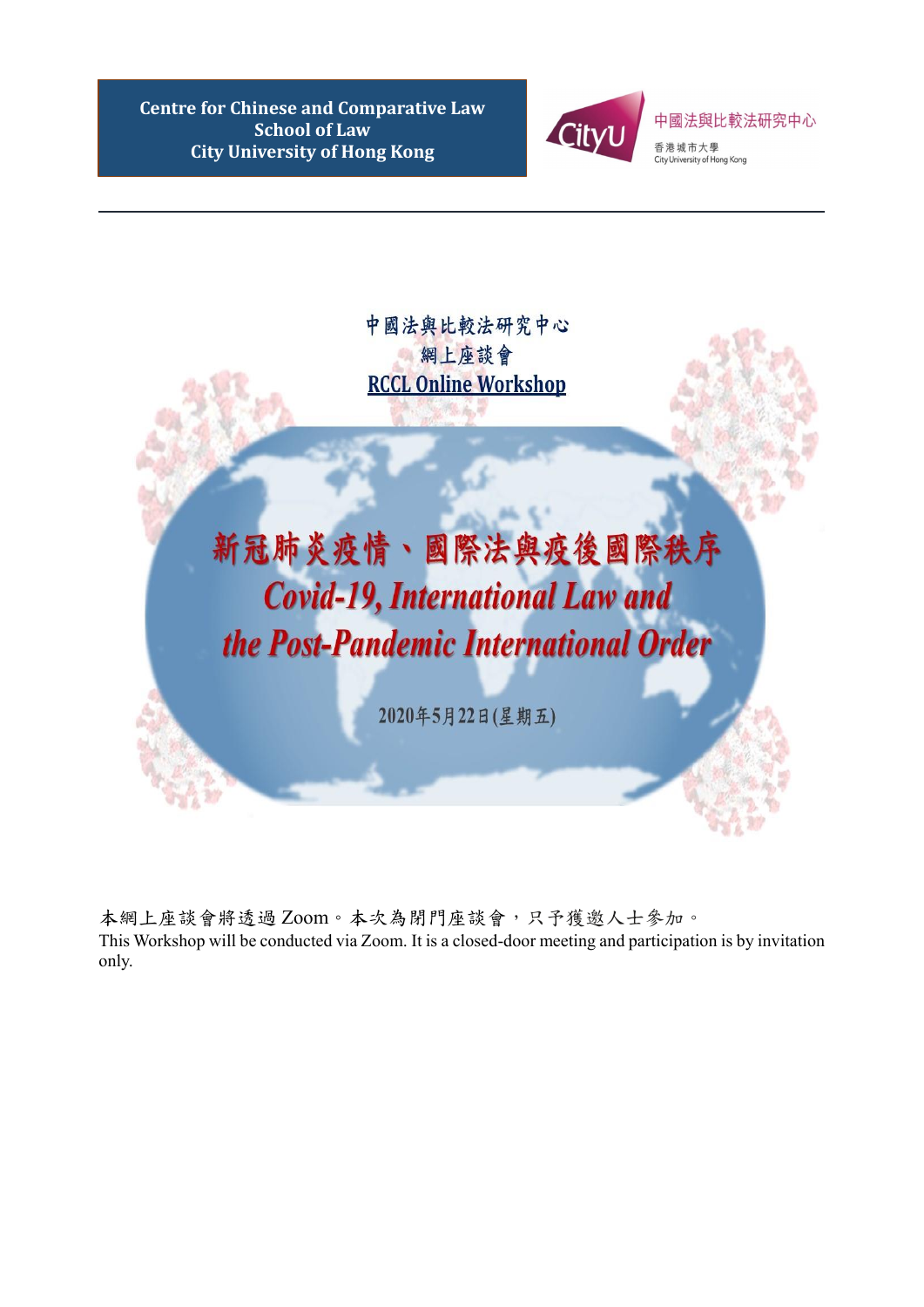## **PROGRAMME**

| TIME                                                                                                                                                              | <b>PROGRAMME</b>                                                                                                                                                                                                                                                                                       |  |
|-------------------------------------------------------------------------------------------------------------------------------------------------------------------|--------------------------------------------------------------------------------------------------------------------------------------------------------------------------------------------------------------------------------------------------------------------------------------------------------|--|
| 開幕辭<br><b>OPENING</b>                                                                                                                                             |                                                                                                                                                                                                                                                                                                        |  |
| 9:00am-9:05am                                                                                                                                                     | 陳清漢 (香港城市大學法律學院院長)<br>歡迎辭<br>Tan Cheng Han, Dean of City University of Hong Kong School of Law<br><b>Welcome Remarks</b>                                                                                                                                                                               |  |
| 9:05am-9:10am                                                                                                                                                     | 王江雨(香港城市大學法律學院及中國法與比較法研究中心)<br>座談會簡介:構建國際法與國際關係的溝通平台<br>Wang Jiangyu, City University of Hong Kong School of Law and<br>Centre for Chinese and Comparative Law (RCCL)<br>Introduction of the Workshop: A Forum for Interdisciplinary<br>Dialogue between International Law and International Relations |  |
| 第一單元:新冠肺炎與中美關係<br><b>PANEL 1: Covid-19 and U.S.-China Relations</b><br>主持人: 陳建福 (澳大利亞 La Trobe 大學法學院)<br>Chairperson: Chen Jianfu, La Trobe University Law School |                                                                                                                                                                                                                                                                                                        |  |
| 9:10am-9:25am                                                                                                                                                     | 朱鋒(南京大學南海協同創新研究中心)<br>"追責論"對中美關係的挑戰<br>Zhu Feng, Collaborative Innovation Center of South China Sea Studies<br>The Challenge of "Holding China Accountable" to Sino-US<br><b>Relations</b>                                                                                                             |  |
| 9:25am-9:40am                                                                                                                                                     | 王勇 (北京大學國際關係學院)<br>疫情選舉加劇中美全面競爭:"中國賠償論"的背景分析<br>Wang Yong, Peking University School of International Studies<br>Covid-19 Epidemic, U.S. Elections and Comprehensive Rivalry<br>between U.S. and China: A Background Analysis of the Claims<br>against China for Compensation                           |  |
| 9:40am-9:55am                                                                                                                                                     | 吳士存 (中國南海研究院)<br>疫情對南海形勢及亞太多邊機制的影響<br>Wu Shicun, National Institute for South China Sea Studies<br>Impact of the Epidemic on South China Sea Situation and the Asia<br><b>Pacific Multilateral Mechanisms</b>                                                                                          |  |
| 9:55am-10:10am                                                                                                                                                    | 王逸舟(北京大學國際關係學院)<br>有關疫情背景下的中國外交的幾點思考<br>Wang Yizhou, Peking University School of International Studies<br>Some Reflections on China's Foreign Relations in the Context of<br>the Epidemic                                                                                                              |  |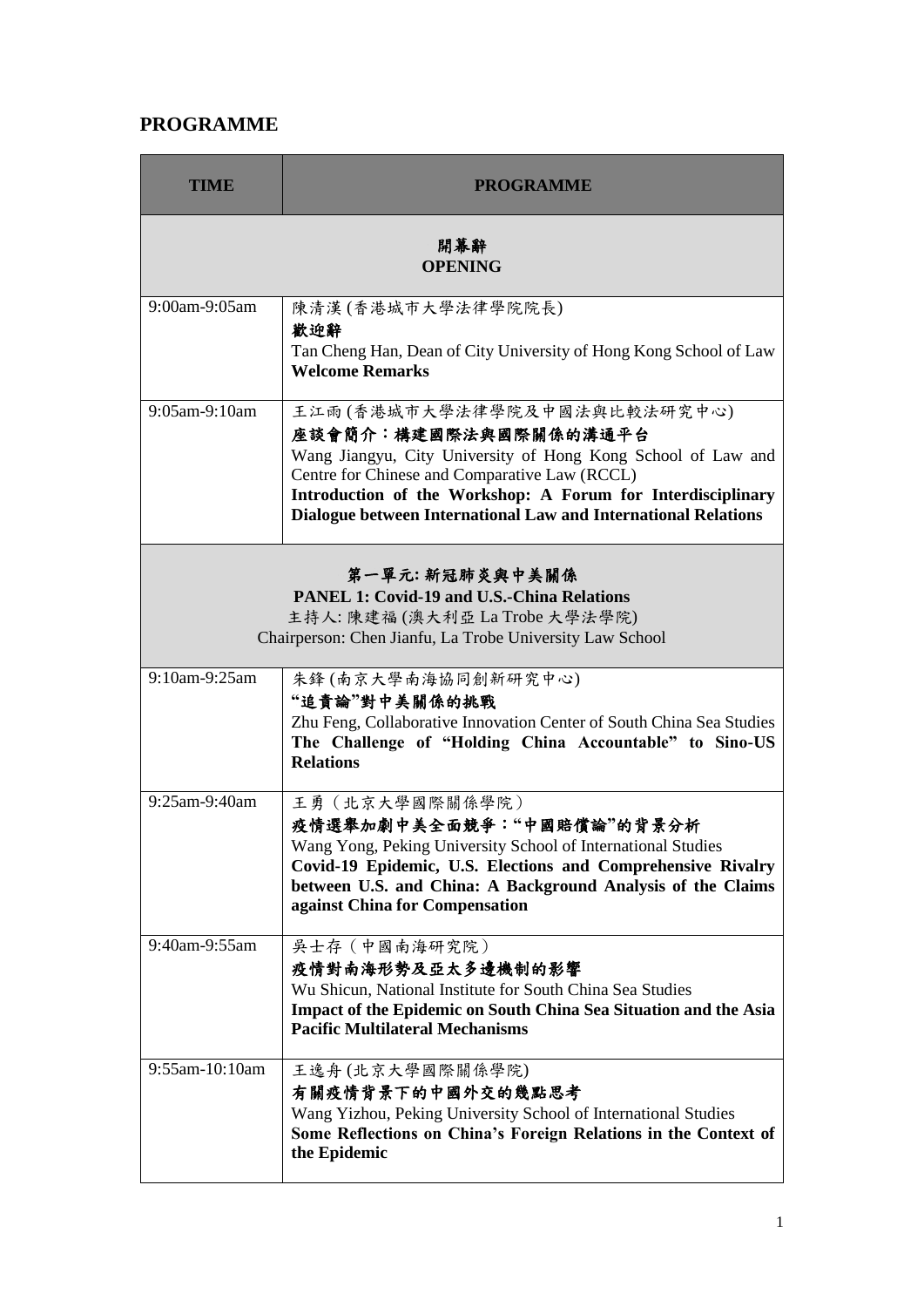| 10:10am-10:30am                                                     | 答問時間                                                                               |  |
|---------------------------------------------------------------------|------------------------------------------------------------------------------------|--|
|                                                                     | Q&A                                                                                |  |
| 10:30am-10:40am                                                     | 小休                                                                                 |  |
|                                                                     | <b>Break</b>                                                                       |  |
| 第二單元:新冠肺炎、國際關係與國際秩序                                                 |                                                                                    |  |
| PANEL 2: Covid-19, International Relations, and International Order |                                                                                    |  |
|                                                                     | 主持人:王逸舟(北京大學國際關係學院)                                                                |  |
|                                                                     | Chairperson: Wang Yizhou, Peking University School of International Studies        |  |
| 10:40-10:55am                                                       | 龐中英(中國海洋大學發展研究院)                                                                   |  |
|                                                                     | 關於大流行前、大流行中和大流行後的世界秩序                                                              |  |
|                                                                     | Pang Zhongying, Institute of Marine Development of Ocean University<br>of China    |  |
|                                                                     | <b>International Order Before, During and After the Pandemic</b>                   |  |
| 10:55am-11:10am                                                     | 陳建福(澳大利亞La Trobe 大學法學院)                                                            |  |
|                                                                     | 後新冠世界秩序:想像不可想像的                                                                    |  |
|                                                                     | Chen Jianfu, La Trobe University Law School                                        |  |
|                                                                     | Post-COVID World Order: Imagining the Unimaginable                                 |  |
| 11:10am-11:25am                                                     | 李明江(新加坡南洋理工大學拉熱勒南國際關係學院)                                                           |  |
|                                                                     | 國內治理與國際政治––以 COVID-19 為例                                                           |  |
|                                                                     | Li Mingjiang, S. Rajaratnam School of International Studies, Nanyang               |  |
|                                                                     | Technical University, Singapore                                                    |  |
|                                                                     | State Governance and World Politics-COVID-19 as an Example                         |  |
| 11:25am-11:40am                                                     | 薛力(中國社會科學院世界經濟與政治研究所)                                                              |  |
|                                                                     | 文明間競爭視野下的國際關係                                                                      |  |
|                                                                     | Xue Li, Institute of World Economics and Politics Chinese Academy                  |  |
|                                                                     | of Social Sciences<br>International Relations from the Perspective of Competitions |  |
|                                                                     | among Civilizations                                                                |  |
| 11:40am-                                                            | 答問時間                                                                               |  |
| $12:00$ noon                                                        | Q&A                                                                                |  |
| 12:00noon-                                                          | 午餐時間                                                                               |  |
| 1:00 <sub>pm</sub>                                                  | Lunch                                                                              |  |
|                                                                     |                                                                                    |  |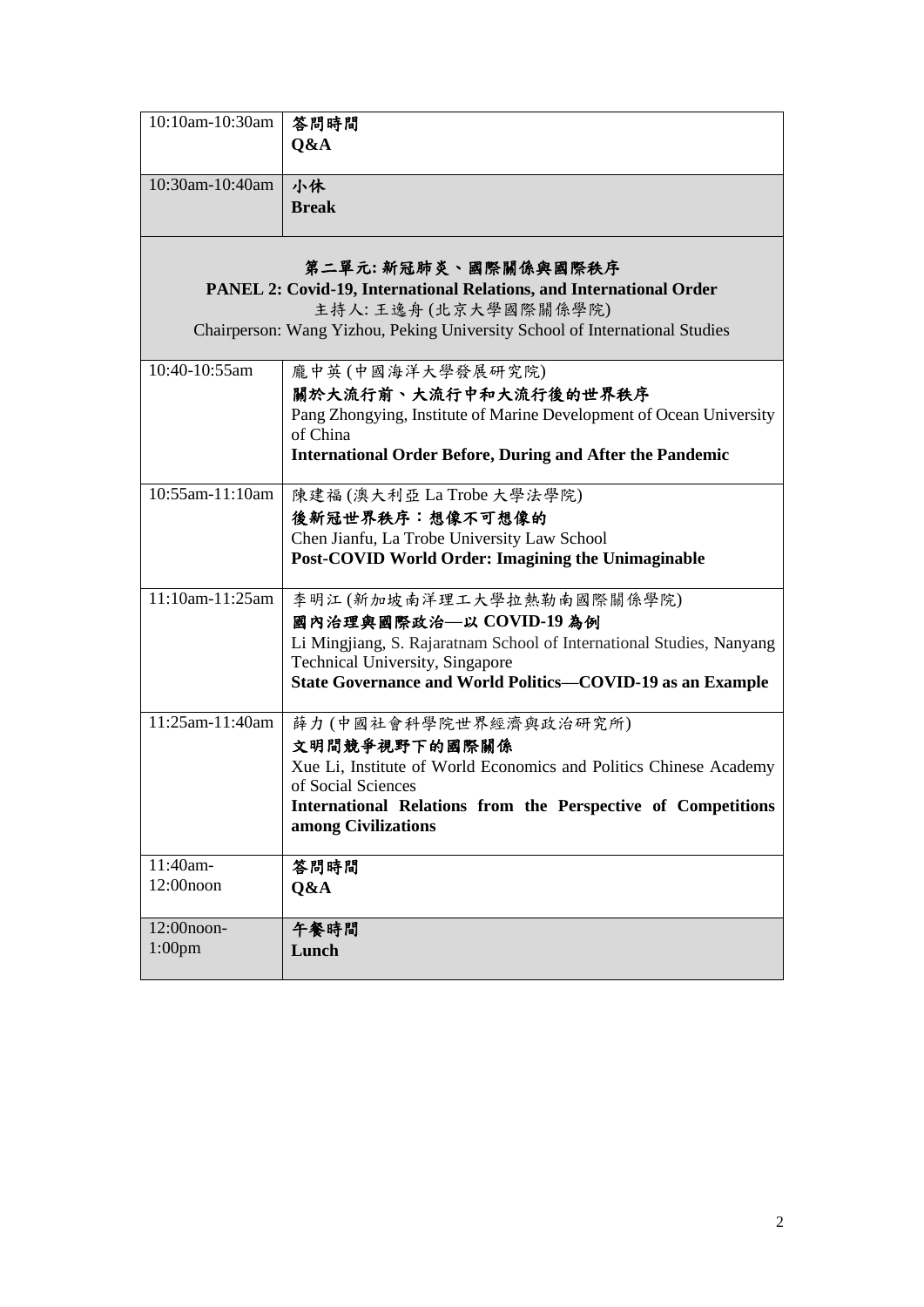| 第三單元:新冠肺炎、國家責任與起訴中國(上)<br>PANEL 3: Covid-19, State Responsibility, and Litigation against China (Part I)<br>主持人: 朱國斌 (香港城市大學法律學院)<br>Chairperson: Zhu Guobin, City University of Hong Kong School of Law |                                                                                                                                                                                                                                                                                                                                           |  |
|----------------------------------------------------------------------------------------------------------------------------------------------------------------------------------------------------------|-------------------------------------------------------------------------------------------------------------------------------------------------------------------------------------------------------------------------------------------------------------------------------------------------------------------------------------------|--|
| 1:00pm-1:15pm                                                                                                                                                                                            | 王鵬(西安交通大學法學院)<br>介紹起訴中國的相關案子的基本情況<br>Wang Peng, Xi'an Jiaotong University School of Law<br>A Brief Introduction to the Covid-19 Cases against China                                                                                                                                                                                       |  |
| 1:15pm-1:30pm                                                                                                                                                                                            | 凌兵(悉尼大學法學院)<br>新冠肺炎對華索賠的國際路徑<br>Ling Bing, The University of Sydney Law School<br>International Proceedings against<br>China for COVID-19<br>Compensation                                                                                                                                                                                 |  |
| 1:30pm-1:45pm                                                                                                                                                                                            | 廖詩評(北京師範大學法學院)<br>新冠疫情會加劇中美第一階段協議雙邊評估與爭端解決機制的脆<br>弱性嗎?<br>Liao Shiping, Beijing Normal University School of Law<br>Will COVID-19 Increase the Fragility of the Bilateral Evaluation<br>and Dispute Resolution Mechanism under the Phase One<br><b>Agreement between China and the United States?</b>                                      |  |
| 1:45pm-2:00pm                                                                                                                                                                                            | 宋杰(浙江工商大學法學院)<br>通過國際法院"問責"中國:一種可能的路徑<br>Song Jie, Zhejiang Gongshang University School of Law<br>"Pursuing China's Responsibility" through the International<br><b>Court of Justice: A Possible Approach</b>                                                                                                                             |  |
| 2:00pm-2:15pm                                                                                                                                                                                            | 霍政欣(中國政法大學國際法學院)<br>美國涉新冠訴訟中的國家主權豁免問題<br>Huo Zhengxin, School of International Law, China University of<br>Political Science and Law<br>The Issue of Sovereign Immunity in the United States' COVID-19<br>related Lawsuits                                                                                                                |  |
| 2:15pm-2:30pm                                                                                                                                                                                            | 王江雨(香港城市大學法律學院)<br>國際法與美國法上的國家主權豁免原則 — 以密蘇里州就新冠疫<br>情起訴中國政府案為例<br>Wang Jiangyu, City University of Hong Kong School of Law<br>An Analysis of the Case of the State of Missouri vs. China on<br><b>COVID-19 Compensation from the Perspective of the Principle of</b><br>Sovereign Immunity under International Law and US Domestic<br>Law |  |
| 2:30pm-2:50pm                                                                                                                                                                                            | 答問時間<br>Q&A                                                                                                                                                                                                                                                                                                                               |  |

 $\Gamma$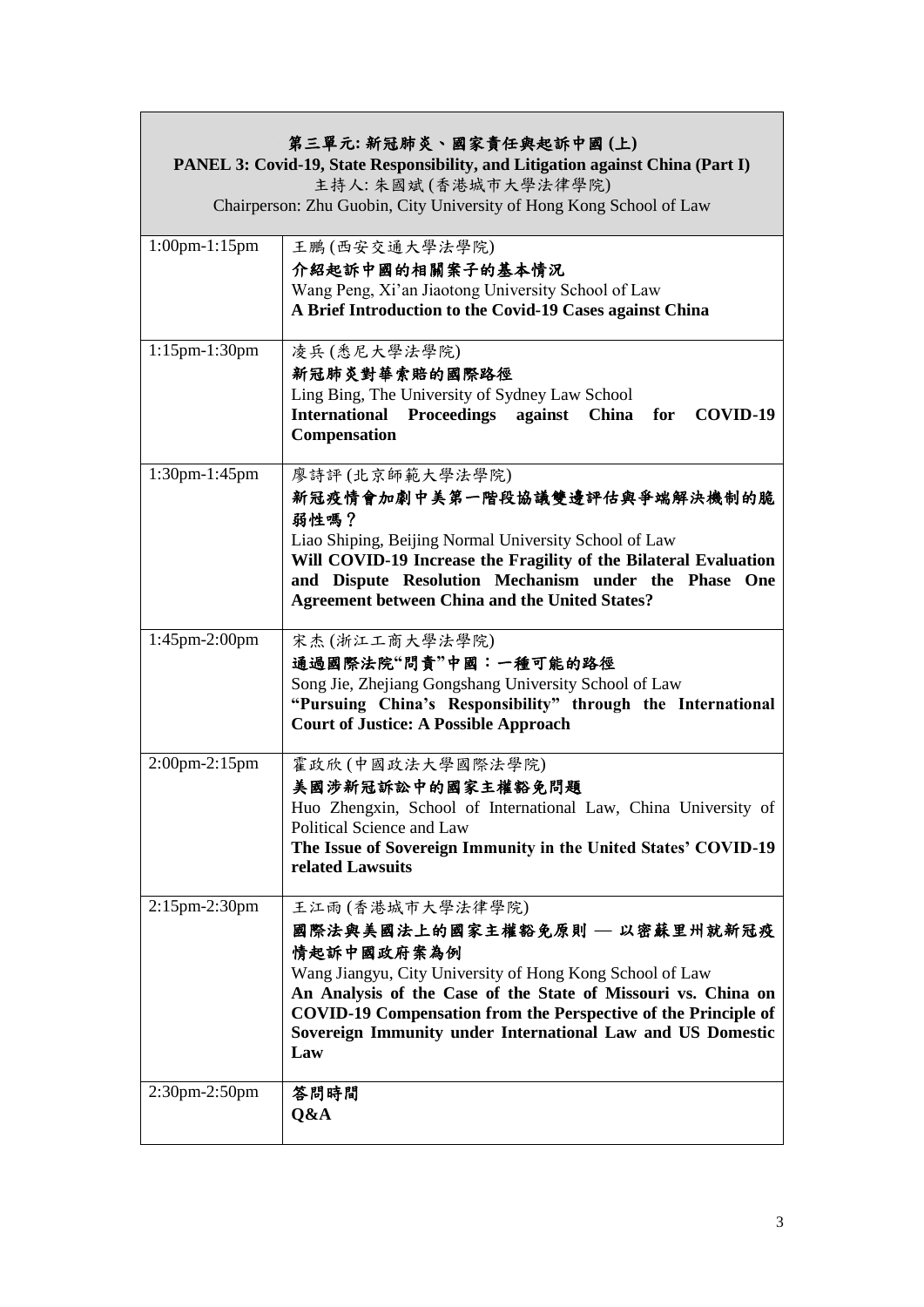| 2:50pm-3:00pm                                                                                                                                                                               | 小休                                                                                                                                                                                                                                                  |  |
|---------------------------------------------------------------------------------------------------------------------------------------------------------------------------------------------|-----------------------------------------------------------------------------------------------------------------------------------------------------------------------------------------------------------------------------------------------------|--|
|                                                                                                                                                                                             | <b>Break</b>                                                                                                                                                                                                                                        |  |
| 第四單元:新冠肺炎、國家責任與起訴中國(下)<br>PANEL 4: Covid-19, State Responsibility, and Litigation Against China (Part II)<br>主持人:凌兵(悉尼大學法學院)<br>Chairperson: Ling Bing, The University of Sydney Law School |                                                                                                                                                                                                                                                     |  |
| 3:00pm-3:15pm                                                                                                                                                                               | 趙云(香港大學法律學院)<br>新冠肺炎疫情的國家責任與合作機制<br>Zhao Yun, The University of Hong Kong Faculty of Law<br>COVID-19 from the Perspective of State Responsibility and the<br><b>Mechanisms of International Co-operation</b>                                        |  |
| 3:15pm-3:30pm                                                                                                                                                                               | 張湖月 (香港大學法律學院)<br>疫情背景下美國全面切斷華為與中國的法律反制措施<br>Zhang Huyue, The University of Hong Kong Faculty of Law<br>Legal Countermeasures against US Policy of "Cutting All Ties"<br>with Huawei and China in the Context of the COVID-19 Epidemic              |  |
| 3:30pm-3:45pm                                                                                                                                                                               | 顧維遐(香港大學法律學院)<br>新冠疫情對國際仲裁的影響<br>Gu Weixia, The University of Hong Kong Faculty of Law<br><b>Impact of COVID-19 on International Arbitration</b>                                                                                                    |  |
| 3:45pm-4:00pm                                                                                                                                                                               | 劉橋(香港城市大學法律學院)<br>論新冠作為合同履行的障礙<br>Liu Qiao, City University of Hong Kong School of Law<br><b>Covid-19 as Impediment to Contract Performance</b>                                                                                                     |  |
| 4:00pm-4:15pm                                                                                                                                                                               | 鄒克淵(英國中央蘭開夏大學法學院)<br>國際法上的國家責任問題: 以新冠肺炎疫情為例<br>Zou Keyuan, School of Law and Social Science of the University of<br>Central Lancashire, United Kingdom<br><b>State Responsibility under International Law: Covid-19 Outbreak</b><br>as a Case Study |  |
| 4:15pm-4:35pm                                                                                                                                                                               | 答問時間<br>Q&A                                                                                                                                                                                                                                         |  |
| 4:35pm-4:45pm                                                                                                                                                                               | 小休<br><b>Break</b>                                                                                                                                                                                                                                  |  |